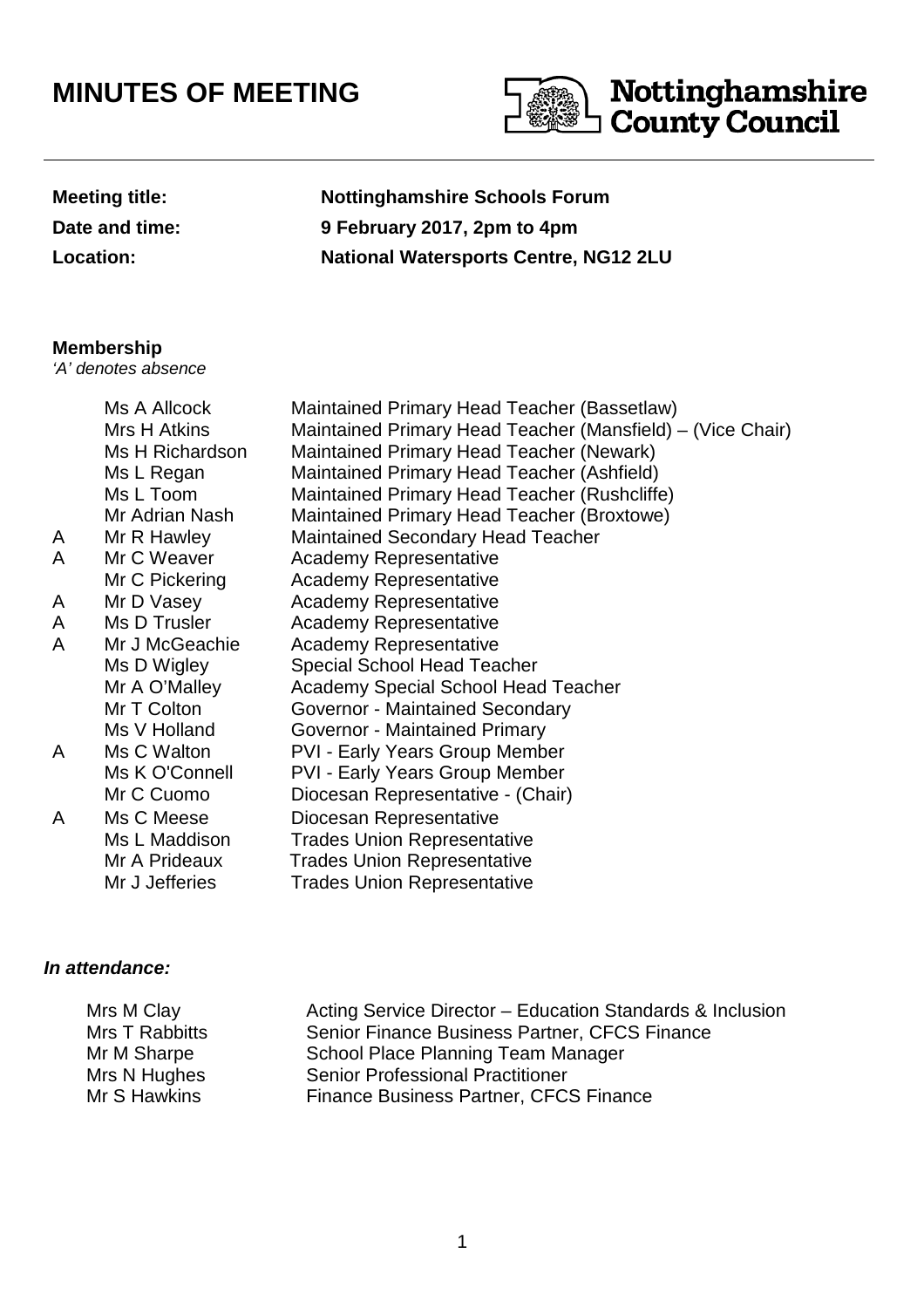| Welcome                                                                                                                                                                                                                                                                                                                                                              |           |  |
|----------------------------------------------------------------------------------------------------------------------------------------------------------------------------------------------------------------------------------------------------------------------------------------------------------------------------------------------------------------------|-----------|--|
| Carlo Cuomo welcomed all members to the meeting.                                                                                                                                                                                                                                                                                                                     |           |  |
| <b>Apologies for absence</b>                                                                                                                                                                                                                                                                                                                                         |           |  |
| Apologies were received from Colin Pettigrew, Chris Walton, Ly Toom, Ryan Hawley and<br><b>Michael Davies</b>                                                                                                                                                                                                                                                        |           |  |
| Item 3a Minutes from Forum 8 December 2016<br><b>ACTION</b>                                                                                                                                                                                                                                                                                                          |           |  |
| <u>Item 3a – Minutes from Forum 20<sup>th</sup> October 2016</u><br>Carlo Cuomo suggested that due to a continued lack of clarity on the funding of the<br>'Pint size Theatre' production from the TETC fund, a letter should be sent to Schools<br>explaining their entitlement. This was agreed.                                                                   | <b>MC</b> |  |
| Item 4d - Nottinghamshire's review of arrangements for SEND report<br>Louise Regan requested clarification on how the Forum will receive updates on<br>progress. Carlo Cuomo confirmed that Matt Rooney will provide information at a<br>future meeting. Marion Clay added that NCC are currently awaiting feedback from<br>RSC on their bids for additional places. |           |  |
| Item 4e - Early Years Central Expenditure<br>Karen O'Connell pointed out that the agreed recommendation was to retain £1.057<br>million and not 2.6% of the annual Early Years block, and the minutes were<br>amended accordingly                                                                                                                                    |           |  |
| Minutes were approved as accurate                                                                                                                                                                                                                                                                                                                                    |           |  |
| Item 4a - Pupil Growth Fund Underspend                                                                                                                                                                                                                                                                                                                               |           |  |
| Mike Sharp presented a report and invited questions and comments.                                                                                                                                                                                                                                                                                                    |           |  |
| Mike stated that he forecast expenditure of at least £800,000 in 2017/18 and that it<br>was likely that further expenditure would be incurred due to admissions appeals and<br>challenges following the 'siblings review'.                                                                                                                                           |           |  |
| Marion Clay added that the EFA had proposed funding the LA's 2018-19 growth fund<br>on an historic basis.                                                                                                                                                                                                                                                            |           |  |
| <b>RECOMMENDATION/S</b>                                                                                                                                                                                                                                                                                                                                              |           |  |
| <b>That the Schools Forum:</b>                                                                                                                                                                                                                                                                                                                                       |           |  |
| 1) Note the contents of the report – report was noted                                                                                                                                                                                                                                                                                                                |           |  |
| Item 4b - Early Years rates 2017-18                                                                                                                                                                                                                                                                                                                                  |           |  |
| Tamsin Rabbitts presented the paper and gave an explanation of the reasons behind<br>the 'sustainability' and FSM factors no longer being allowable in the Early Years<br>Funding Formula.                                                                                                                                                                           |           |  |
| Tamsin explained that NCC would receive a higher PTE funding rate from the EFA in<br>2017/18 and that there is a requirement to create an 'SEN Inclusion Fund' from the<br>Early Years and/or High Needs Blocks.                                                                                                                                                     |           |  |
|                                                                                                                                                                                                                                                                                                                                                                      |           |  |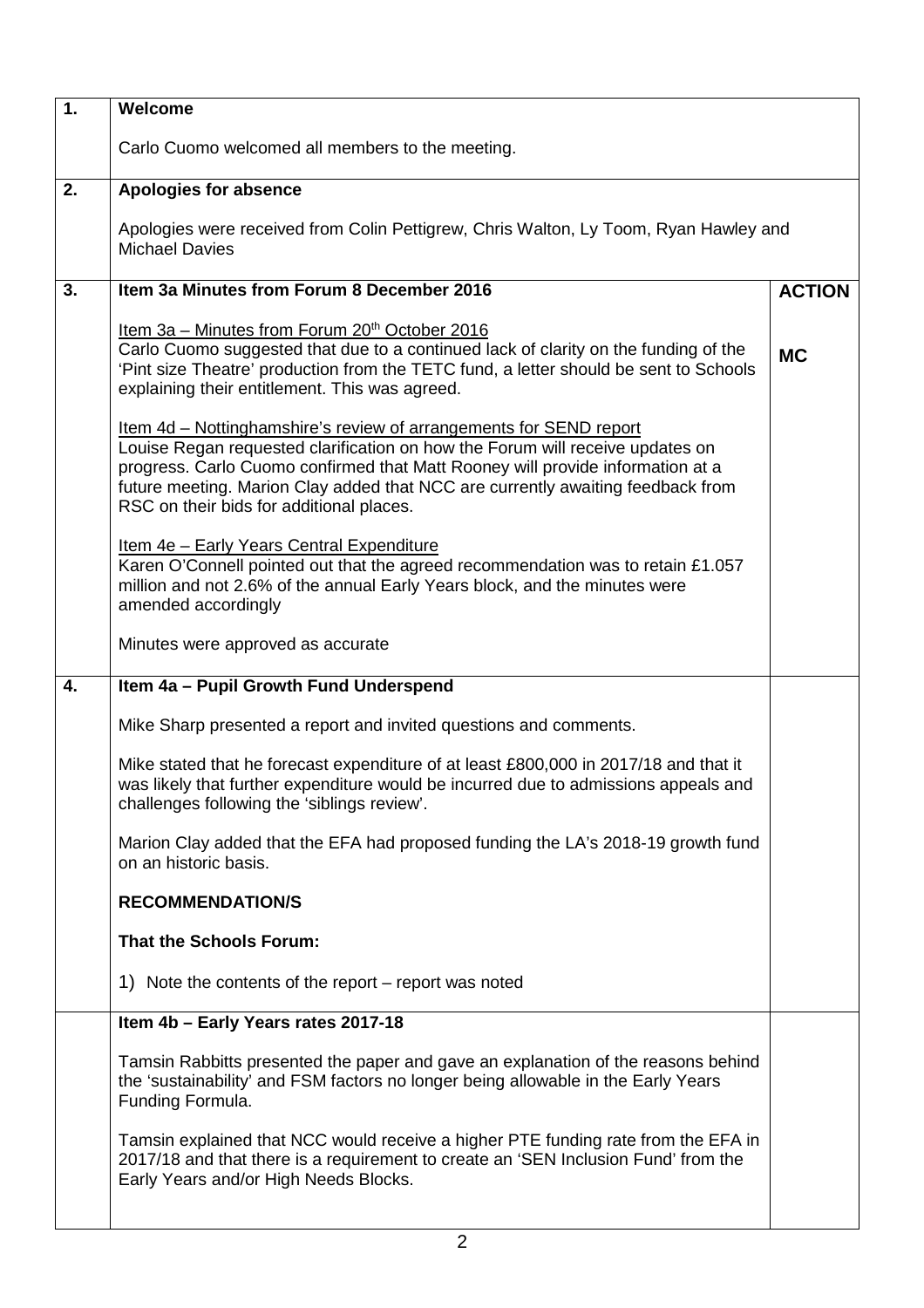| <b>That the Schools Forum:</b>                                                                                                       |                                                                                                        |                  |           |
|--------------------------------------------------------------------------------------------------------------------------------------|--------------------------------------------------------------------------------------------------------|------------------|-----------|
|                                                                                                                                      |                                                                                                        |                  |           |
|                                                                                                                                      |                                                                                                        |                  |           |
| 1) Note the contents of the report – report was noted<br>2) Votes on whether to delegate the maximum amount of funds to providers by |                                                                                                        |                  |           |
| not withholding any funds for contingency purposes.                                                                                  |                                                                                                        |                  |           |
| For                                                                                                                                  | Against                                                                                                | Abstentions      |           |
| 11                                                                                                                                   | 0                                                                                                      |                  |           |
|                                                                                                                                      |                                                                                                        |                  |           |
| Item 4d - School Sustainability 2017-18                                                                                              |                                                                                                        |                  |           |
|                                                                                                                                      |                                                                                                        |                  |           |
| Tamsin Rabbitts presented the paper.                                                                                                 |                                                                                                        |                  |           |
| Tamsin explained that 'sustainability' payments were no longer allowable in the Early                                                |                                                                                                        |                  |           |
| Years funding formula and that 19 schools were expecting the payment for 2017/18.                                                    |                                                                                                        |                  |           |
| Tamsin proposed that the payments of £3,543 to 19 schools (£65,607 in total) be                                                      |                                                                                                        |                  |           |
| made from the DSG reserve.                                                                                                           |                                                                                                        |                  |           |
| Adrienne Alcock confirmed the importance of this final payment to the 19 schools                                                     |                                                                                                        |                  |           |
| who were expecting to receive it.                                                                                                    |                                                                                                        |                  |           |
| <b>RECOMMENDATION/S</b>                                                                                                              |                                                                                                        |                  |           |
|                                                                                                                                      |                                                                                                        |                  |           |
| <b>That the Schools Forum:</b>                                                                                                       |                                                                                                        |                  |           |
| 1. Notes the content of the report- report was noted.                                                                                |                                                                                                        |                  |           |
|                                                                                                                                      |                                                                                                        |                  |           |
|                                                                                                                                      | 2. Support the payment of this amount from the DSG reserve, subject to<br>Secretary of State approval. |                  |           |
| Votes for                                                                                                                            |                                                                                                        |                  |           |
|                                                                                                                                      |                                                                                                        |                  |           |
| 12                                                                                                                                   | Votes against<br>0                                                                                     | Abstentions<br>0 |           |
|                                                                                                                                      |                                                                                                        |                  |           |
| NCC will submit a disapplication request to the Secretary of State to request                                                        |                                                                                                        |                  | <b>SH</b> |
| permission to make these payments from the DSG reserve.<br>Item 4c - ALT request Trade Union Facilities                              |                                                                                                        |                  |           |
|                                                                                                                                      |                                                                                                        |                  |           |
| Marion Clay presented the paper.                                                                                                     |                                                                                                        |                  |           |
| Marion reminded the forum of discussions held in previous School Forum meetings                                                      |                                                                                                        |                  |           |
| surrounding a request made to the Forum to fund the trade union duties of an officer                                                 |                                                                                                        |                  |           |
| outside of Nottinghamshire.                                                                                                          |                                                                                                        |                  |           |
| Joe Jeffries asked for it to be noted on behalf of Trade Unions that they had no                                                     |                                                                                                        |                  |           |
| knowledge of this request.                                                                                                           |                                                                                                        |                  |           |
| Louise Regan pointed out the precedent that accepting this request would make.                                                       |                                                                                                        |                  |           |
| Marion Clay confirmed that guidance from NCC's legal and HR departments dictates                                                     |                                                                                                        |                  |           |
| that the forum are not obliged to accept this request.                                                                               |                                                                                                        |                  |           |
| Louise Regan asked how NCC ensure that Academies who do not pay in to the                                                            |                                                                                                        |                  |           |
| service do not claim the benefit.                                                                                                    |                                                                                                        |                  |           |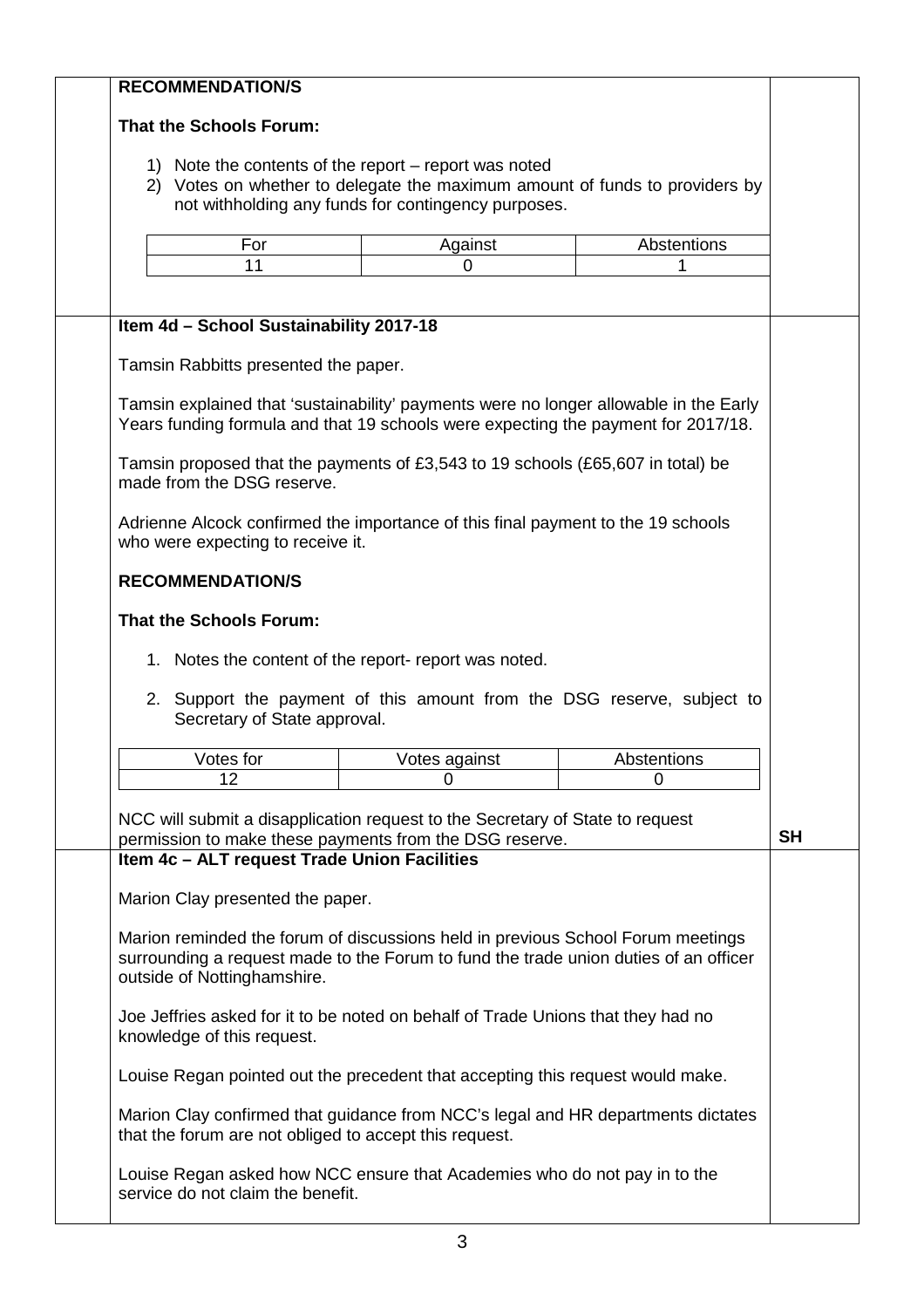| Joe Jeffries confirmed that Richard Browne keeps records of Academies that have<br>paid in to the service.                                                                                                              |                                                                                                                                  |             |           |
|-------------------------------------------------------------------------------------------------------------------------------------------------------------------------------------------------------------------------|----------------------------------------------------------------------------------------------------------------------------------|-------------|-----------|
| <b>RECOMMENDATION/S</b>                                                                                                                                                                                                 |                                                                                                                                  |             |           |
| <b>That the Schools Forum:</b>                                                                                                                                                                                          |                                                                                                                                  |             |           |
| 1. Considers the request by ATL, specifically those points listed in paragraph 6 of<br>the report.                                                                                                                      |                                                                                                                                  |             |           |
| Votes for                                                                                                                                                                                                               | Votes against                                                                                                                    | Abstentions |           |
| O<br>Item 4e - National Funding Formula                                                                                                                                                                                 | 9                                                                                                                                |             |           |
| Tamsin Rabbitts presented the paper and reminded the Forum that the EFA's<br>consultation was still open.                                                                                                               |                                                                                                                                  |             |           |
| Tamsin informed the Forum that changes in IDACI data made comparisons with<br>NCC's local formula for 2016/17 difficult.                                                                                                |                                                                                                                                  |             |           |
| Tamsin informed the Forum of the need for future discussion on how to fund schools<br>in 2018/19, the soft year of implementation of the National Funding Formula.                                                      |                                                                                                                                  |             |           |
| Carlo Cuomo asked the Forum whether members would like to formulate a collective<br>Schools Forum response and if so, how would this be written?                                                                        |                                                                                                                                  |             |           |
| Louise Regan suggested that the Schools Forum should submit a collective<br>response but that it was also important for individual schools to respond.                                                                  |                                                                                                                                  |             |           |
| Joe Jeffries expressed F40s disappointment in the overall level of funding that the<br>NFF allocated to Nottinghamshire's Schools.                                                                                      |                                                                                                                                  |             |           |
| Carlo Cuomo stated that he also believed the Forum should work collaboratively on a<br>response and that a working group should be created to create a response for<br>distribution to Forum members before submission. |                                                                                                                                  |             |           |
| Marion Clay informed the Forum that she was leading on NCC's response to the<br>High Needs Consultation that was also still open.                                                                                       |                                                                                                                                  |             |           |
| Louise Regan told the Forum that Nottingham City Council had written to all parents<br>to encourage them to respond to the consultation and enquired whether NCC could<br>do the same.                                  |                                                                                                                                  |             | <b>MC</b> |
| <b>RECOMMENDATION/S</b>                                                                                                                                                                                                 |                                                                                                                                  |             |           |
| <b>That the Schools Forum:</b>                                                                                                                                                                                          |                                                                                                                                  |             |           |
|                                                                                                                                                                                                                         | 1. Notes the content of the report- report was noted.                                                                            |             |           |
|                                                                                                                                                                                                                         | 2. Considers responding to the consultation on a joint or individual schools basis.                                              |             |           |
|                                                                                                                                                                                                                         | 3. Establishes a working party to make recommendations to the Schools Forum<br>about the best transitional approach for 2018-19. |             |           |
| A working party was created to look at recommendations 2 and 3.                                                                                                                                                         |                                                                                                                                  |             |           |
|                                                                                                                                                                                                                         |                                                                                                                                  |             |           |